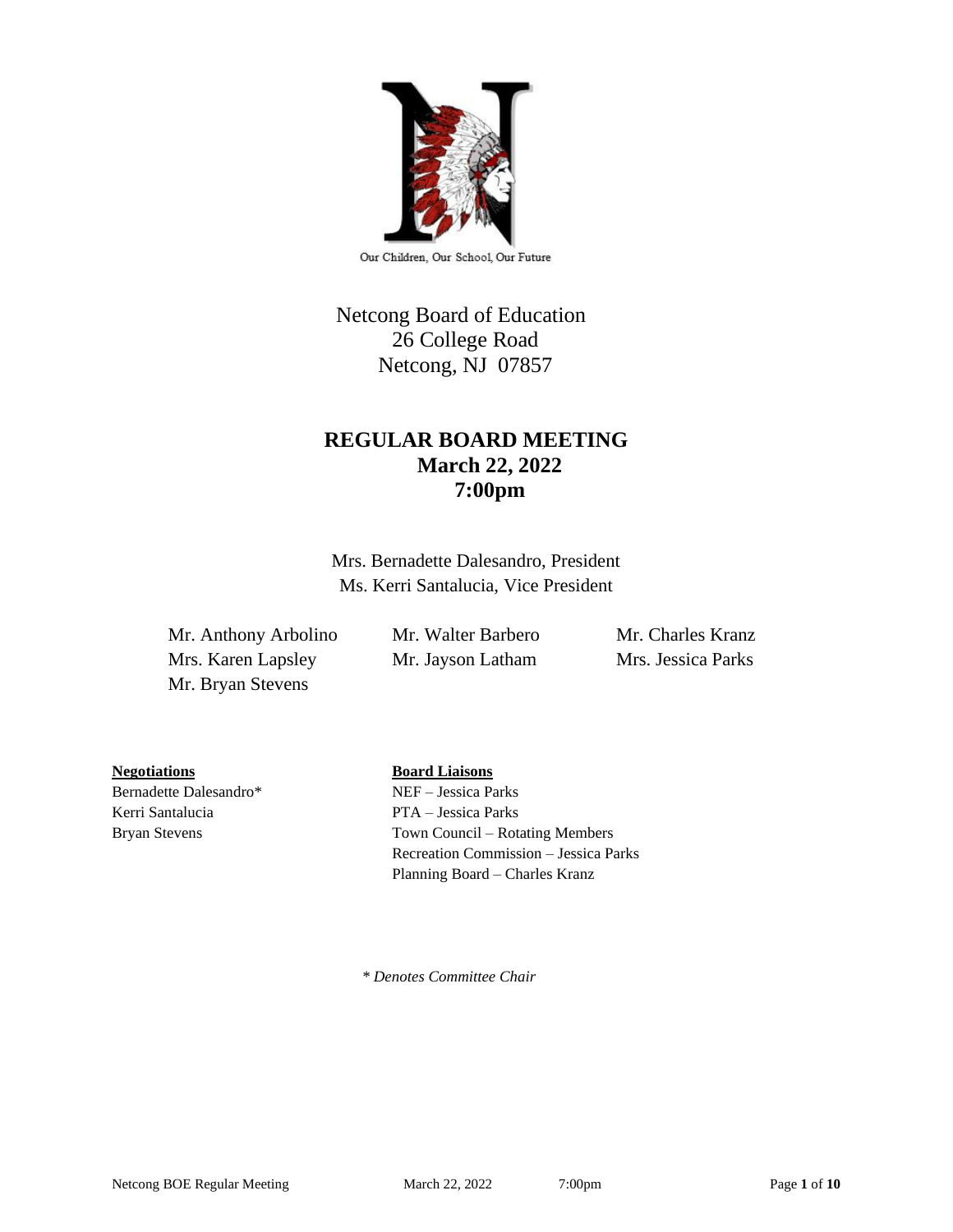## **2021-2022**

# **Netcong Board of Education**

# **Open Public Meeting Proclamation**

The New Jersey Open Public Meeting Law was enacted to ensure the right of the public to have advance notice of and to attend the meetings of public bodies at which any business affecting their interest is discussed or acted upon. In accordance with the provisions of the Act the Board of Education of the Netcong School District in the County of Morris has caused notice of this meeting to be published by having the date, time and place thereof posted. The notice was mailed to the Daily Record and those persons or entities requesting notification and filed with the municipal clerk of the Borough of Netcong.

Due to the public health emergency in the State of New Jersey, the Board will be conducting a virtual meeting. Directions for accessing the virtual public meeting were posted on the District website: netcongschool.org

## **Mission Statement**

Netcong, a tradition to nurture, inspire, empower, and achieve by all, for all.

## **Board Goals**

- 1. Continue Professional Development for board members with emphasis on training requirements and opportunities.
	- a. Budget/Financial Reports
	- b. Policy
- 2. Use the information from the building facilities audit to update the long-range facilities plan and identify facilities expansion and upgrades needed.
	- a. True completion of Music Room upgrades
- 3. To expand community outreach and build community support.

# **District Goals**

- 1. Administer an ever-evolving state-of-the-art technologically secure and supportive learning environment equipped to deliver 21st century opportunities for students, staff and the community.
- 2. Secure funding to upgrade buildings and grounds to meet the growing needs of the preschool and middle school population while maintaining small class sizes, delivering 21<sup>st</sup> century programs/technology, and providing an inspiring, engaging, and welcoming facility.
- 3. Create a 21<sup>st</sup> century school environment that embraces and supports community-based, arts- integrated, experiential learning opportunities that are culturally responsive to the increasingly diverse Netcong community.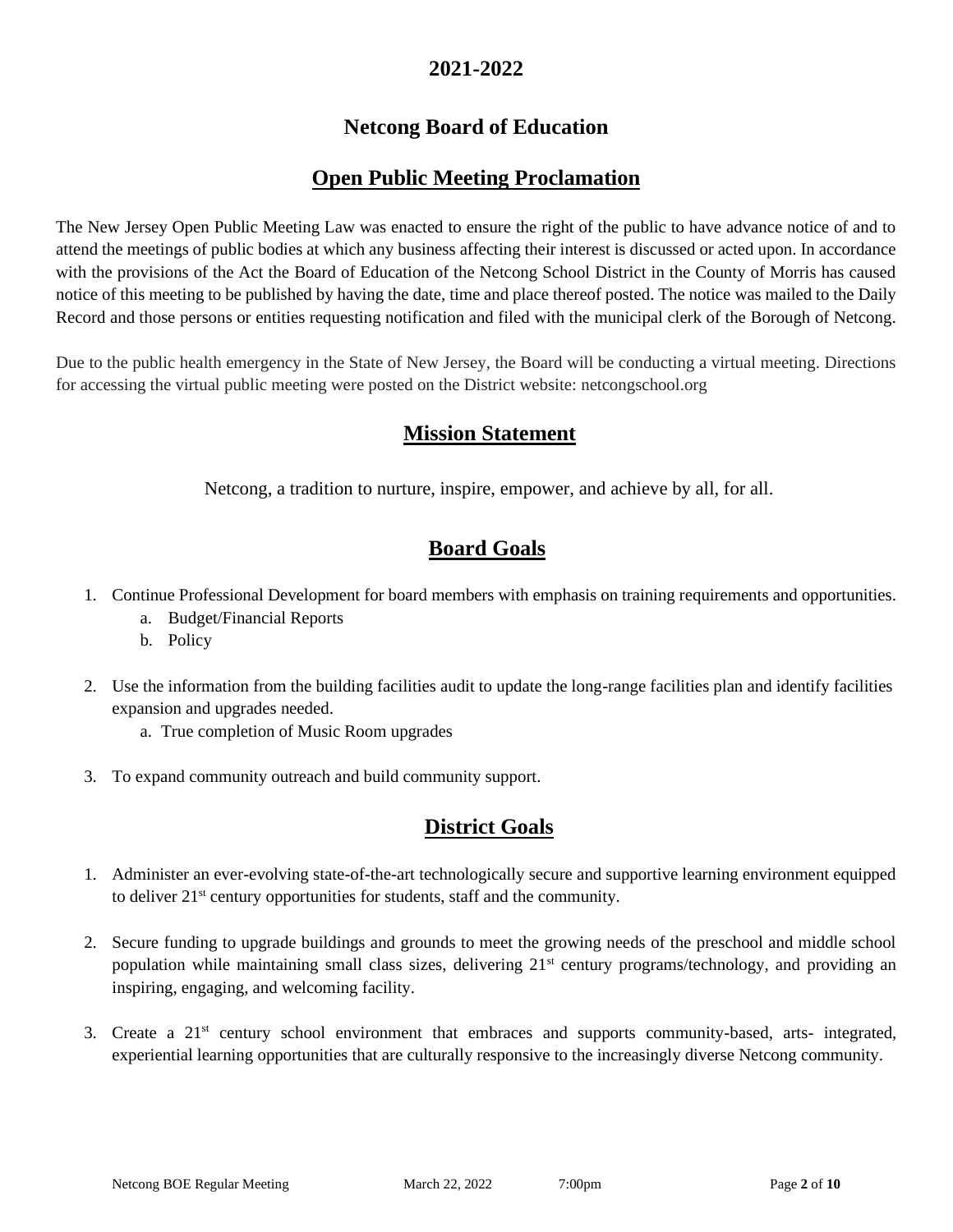- **1. Call to Order**
- **2. Flag Salute**
- **3. Roll Call**

**Roll Call**

| Mr. Arbolino          | Mr. Barbero | Mr. Kranz       |
|-----------------------|-------------|-----------------|
| Mrs. Lapsley $\_\_$   | Mr. Latham  | Mrs. Parks      |
| <b>Ms. Santalucia</b> | Mr. Stevens | Mrs. Dalesandro |

### **4. Correspondence & Approval of Minutes**

**Moved By:\_\_\_\_\_\_\_\_\_\_\_\_\_\_\_\_\_\_\_ Seconded By:\_\_\_\_\_\_\_\_\_\_\_\_\_\_\_\_\_\_\_**

Be it resolved that the correspondence from Valerie Bowman and various parents has been received and accepted. Be it resolved that the minutes of the following meeting(s) be approved as submitted:

| <b>February 22, 2022</b> | <b>Regular Meeting Minutes</b>      |
|--------------------------|-------------------------------------|
| March 15, 2022           | <b>Work Session Meeting Minutes</b> |
| March 15, 2022           | <b>Executive Session Minutes</b>    |

**Roll Call**

| Mr. Arbolino   | Mr. Barbero | Mr. Kranz       |
|----------------|-------------|-----------------|
| Mrs. Lapsley   | Mr. Latham  | Mrs. Parks      |
| Ms. Santalucia | Mr. Stevens | Mrs. Dalesandro |

### **5. President's Comments**

#### **6. Superintendent's Comments**

a. Fire Drill was held on March 16, 2022 at 1:00 pm with a duration of 8 minutes.

### **7. School Business Administrator/Board Secretary's Comments**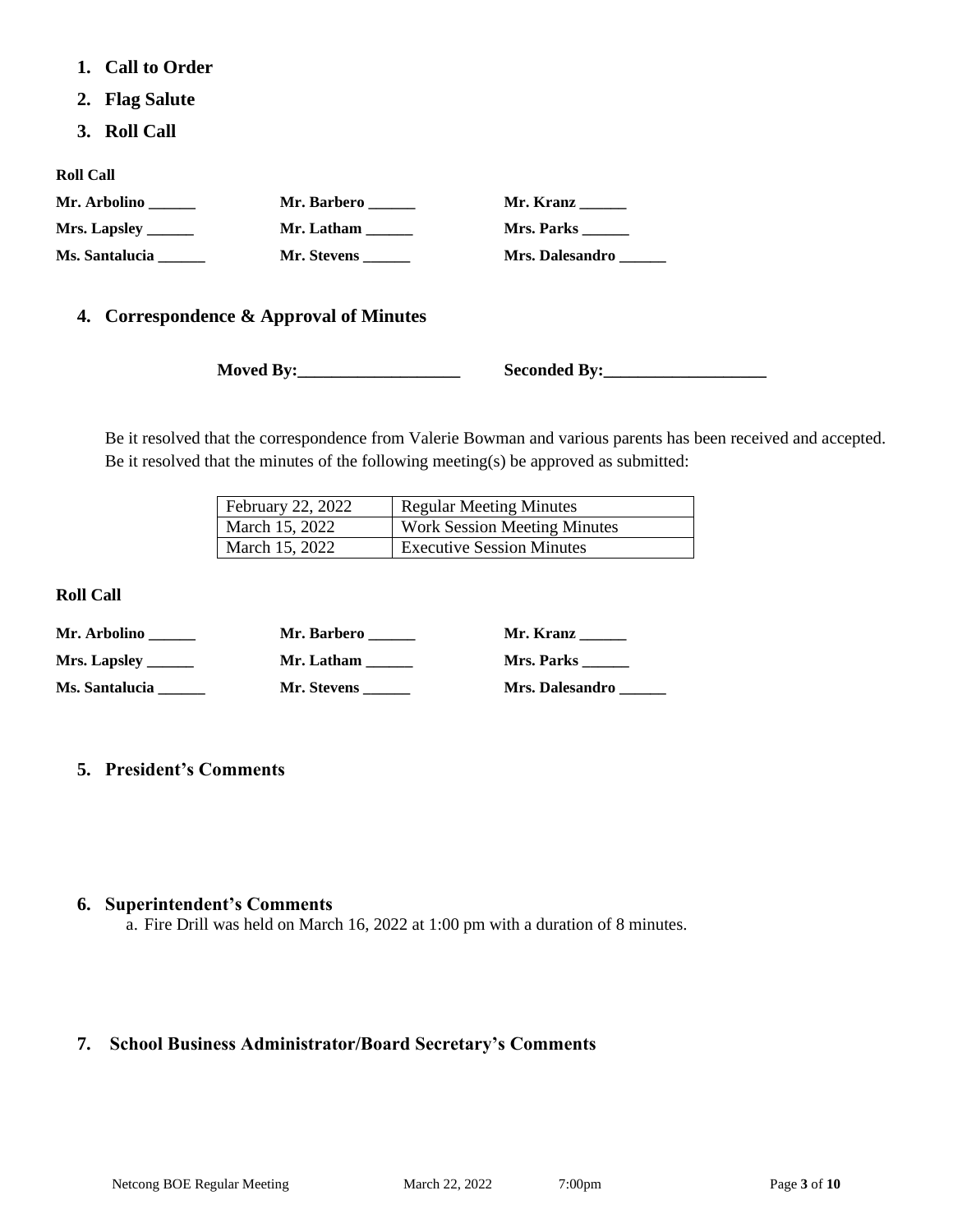### **8. Meeting Open to the Public (Agenda Items Only)**

| <b>Open: Moved By:</b> | <b>Seconded By:</b> | Time:                                                                                                                             |
|------------------------|---------------------|-----------------------------------------------------------------------------------------------------------------------------------|
|                        |                     | Public is invited to address the Board with any questions, comments or concerns. The Board requests that the individual           |
|                        |                     | address the Board, giving name and address, and asks that all remarks be directed to the Chair. The public portion shall be       |
|                        |                     | limited to thirty minutes with a five-minute time limit on each participant. The Board wishes to remind all attendees at its      |
|                        |                     | meeting that while it subscribed without reservation to the principle of keeping the public completely informed, by policy it     |
|                        |                     | cannot allow public discussion of personnel matters. If a matter concerning the staff of the Netcong Public School is of interest |
|                        |                     | or concern, the matter would be referred to the Superintendent or the Board of Education, either by telephone or letter.          |
|                        |                     |                                                                                                                                   |

 **Closed: Moved By: Seconded By: Time:** 

**9. Items for Board Action:** *Be it resolved that resolution numbers 1–28 be adopted, as presented*

**Moved By: \_\_\_\_\_\_\_\_\_\_\_\_\_\_\_\_\_\_\_ Seconded By: \_\_\_\_\_\_\_\_\_\_\_\_\_\_\_\_\_\_\_**

- 1. Be it resolved that the Netcong Board of Education, upon the recommendation of the Superintendent, hereby approves the February 28, 2022 payroll in the amount of \$186,397.47
- 2. Be it resolved that the Netcong Board of Education, upon the recommendation of the Superintendent, hereby approves the March 15, 2022 payroll in the amount of \$188,982.53
- 3. Be it resolved that the Netcong Board of Education, upon the recommendation of the Superintendent, hereby approves the bills list from February 23, 2022 through March 22, 2022 in the amount of \$659,612.74
- 4. Be it resolved that the Netcong Board of Education, upon the recommendation of the Superintendent, hereby accepts the following February 28, 2022 Financial Reports. The Board Secretary's monthly certification, as attached, pursuant to N.J.A.C. 6:20-2.12(d) that as of February 28, 2022 no line item account has encumbrances and expenditures, which in total exceed the line item appropriation in violation of N.J.S.A. 18A-22-8 and 18A-22-8.1. Pursuant to N.J.A.C. 6A:23A-16.10 the Netcong Board of Education, after review of the Board Secretary's and Treasurer's monthly financial reports certify that as of February 28, 2022 and upon consultation with the appropriate district officials, to the best of our knowledge, no major account or fund has been over expended in violation of N.J.A.C. 6A:23-2.2 and that sufficient funds are available to meet the district's financial obligations for the remainder of the fiscal year.
- 5. Be it resolved that the Netcong Board of Education, upon the recommendation of the Superintendent, hereby approves the Transfers Reports for the month of February 2022.
- 6. Be it resolved that the Netcong Board of Education, upon the recommendation of the Superintendent, hereby approves the following policies for a SECOND READ:

| <b>Policy/Regulations</b>   | #              | <b>Title</b>                                        | <b>Type</b>  |
|-----------------------------|----------------|-----------------------------------------------------|--------------|
| a. Policy                   | 2560           | Live Animals in School (M)                          | Revised      |
| b. Policy                   | 2415.05        | Student Surveys, Analysis and/or<br>Evaluations (M) | Revised      |
| Netcong BOE Regular Meeting | March 22, 2022 | 7:00 <sub>pm</sub>                                  | Page 4 of 10 |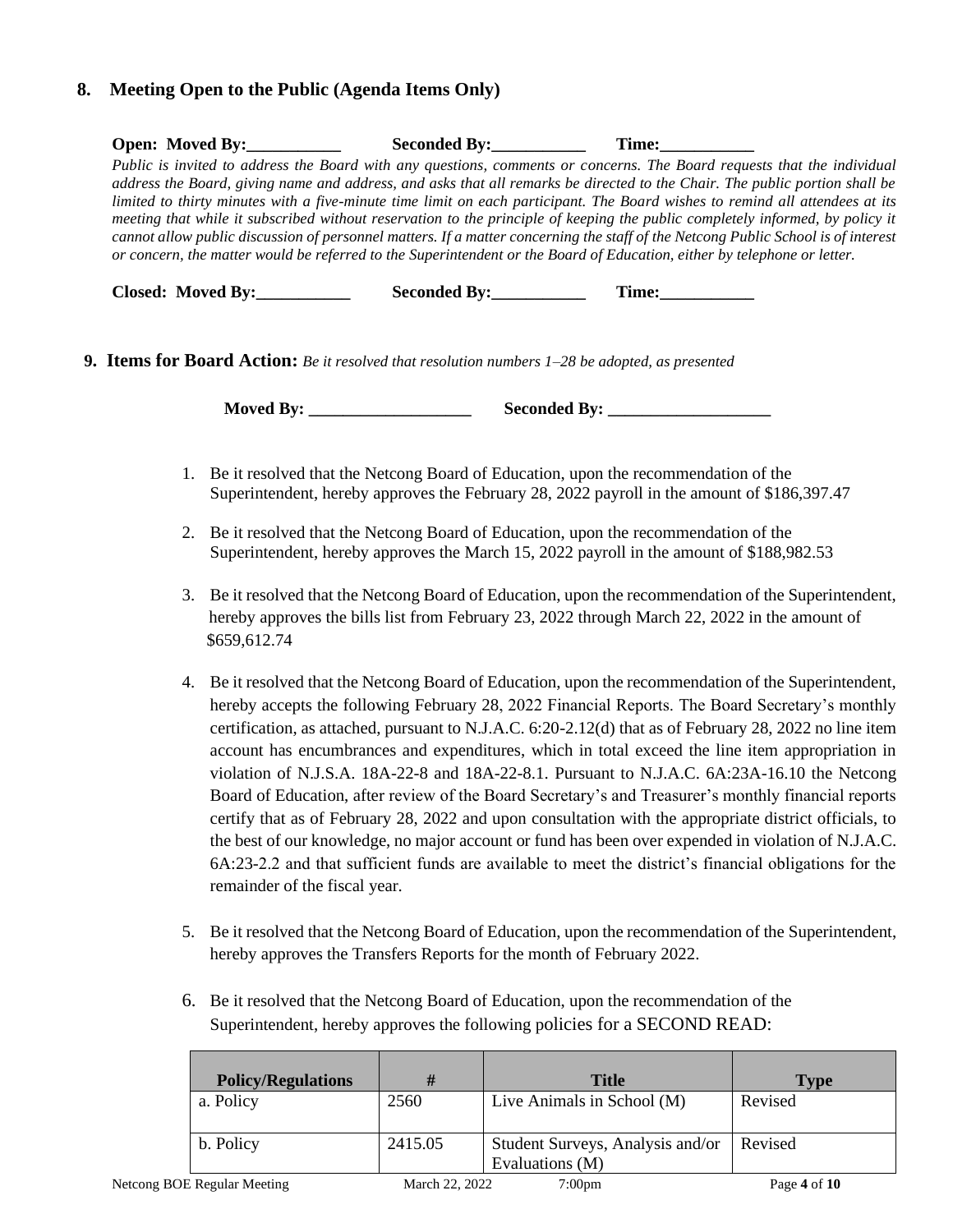| c. Policy & Regulation   | 2431.4    | Prevention and Treatment of         | Revised    |
|--------------------------|-----------|-------------------------------------|------------|
|                          | 2431.4(R) | Sports-Related Concussions and      |            |
|                          |           | Head Injuries (M)                   |            |
| d. Policy                | 2622      | Student Assessment (M)              | Revised    |
| e. Regulation            | 2622(R)   | Student Assessment (M)              | <b>New</b> |
| f. Policy                | 3233      | <b>Political Activities</b>         | Revised    |
| g. Policy                | 5541      | Anti-Hazing (M)                     | <b>New</b> |
| h. Policy                | 7540      | Joint Use of Facilities             | Revised    |
| i. Policy $&$ Regulation | 8465      | <b>Bias Crimes and Bias-Related</b> | Revised    |
|                          | 8465 (R)  | Acts(M)                             |            |
| j. Policy                | 9560      | Administration of School            | Revised    |
|                          |           | Surveys $(M)$                       |            |

7. Be it resolved that the Netcong Board of Education, upon the recommendation of the Superintendent, hereby approves the following policies for a FIRST READ:

| <b>Policy/Regulations</b> |      | <b>Title</b> | $T_{\rm vpe}$ |
|---------------------------|------|--------------|---------------|
| a. Policy                 | 2330 | Homework     | Revised       |

8. Be it resolved that the Netcong Board of Education, upon the recommendation of the Superintendent, hereby approves the following Professional Development:

| <b>Date</b>    | <b>Name</b>           | <b>Workshop/Conference</b>         | <b>Location</b>   | Cost                          |
|----------------|-----------------------|------------------------------------|-------------------|-------------------------------|
| a. $3/14/22$   | Cassidy Santorelli    | Implications of Teaching;          | Virtual           | Workshop - \$00.00            |
|                |                       | Understanding the Influence of     |                   | Mileage $-N/A$                |
|                |                       | Linguistic Variation               |                   |                               |
| b. 3/23/22     | Lisa Clark            | <b>IMSE Literacy Summit 2022</b>   | Virtual           | Workshop - \$20.00/per person |
|                | Jennie Rider          |                                    |                   | Mileage $- N/A$               |
|                |                       |                                    |                   | Workshop fee to be paid from  |
|                |                       |                                    |                   | Title IIA                     |
| c. $3/30/22$   | Tanya Cavallo         | Strengthen Your Special Needs      | Virtual           | Workshop - \$259.00/per       |
|                | <b>AnnMarie Evans</b> | <b>Students Executive Function</b> |                   | person                        |
|                | Cassidy Santorelli    | Skills: Reduce Impulsive           |                   | <b>TOTAL \$1036.00</b>        |
|                | Cynthia Vittitow      | Behaviors, Increase Focus and      |                   | Workshop fee to be paid from  |
|                |                       | Develop Working Memory             |                   | Title IIA                     |
| d. $5/18/22$ - | Kate Walsh            | <b>NJASA Spring Conference:</b>    | Atlantic City, NJ | $Hotel/M+IE - $384.76$        |
| 5/20/22        |                       | The Balancing Act: Connecting      |                   | Mileage - \$106.40            |
|                |                       | Life, Leadership and Wellness      |                   |                               |
| e. $4/29/22$ . | Danielle Painter      | <b>NJSHA</b> Convention            | Long Branch, NJ   | Workshop - \$350.00           |
|                |                       |                                    |                   | Mileage $-$ \$49.70           |
|                |                       |                                    |                   | Workshop fee to be paid from  |
|                |                       |                                    |                   | Title IIA                     |
| f. $5/13/22$   | Danielle Painter      | School-Based SLPs: Language        | Virtual           | Workshop - \$279.00           |
|                |                       | Disorders vs. Language             |                   | Mileage $- N/A$               |
|                |                       | Differences for English            |                   | Workshop fee to be paid from  |
|                |                       | Language Learners                  |                   | Title IIA                     |
| g. 3/23/22     | Paul Stabile          | Internal Controls in School        | Virtual           | Workshop - \$50.00            |
|                |                       | <b>Districts</b>                   |                   |                               |
|                |                       |                                    |                   |                               |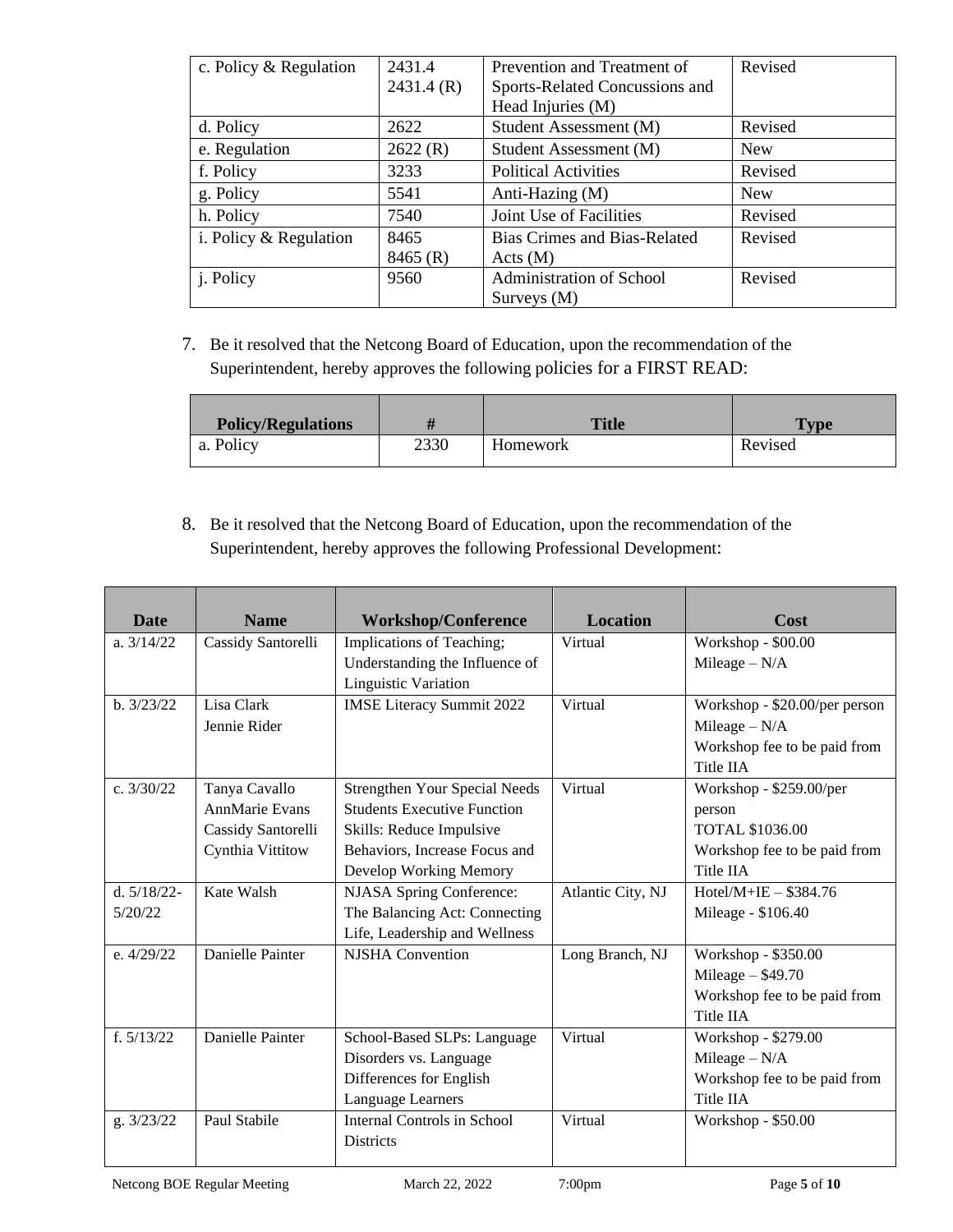| h. 4/27/22 | Kate Walsh | Navigating the Media Firestorm | <b>Morris County</b> | Workshop - \$150.00 |
|------------|------------|--------------------------------|----------------------|---------------------|
|            |            |                                | <b>Public Safety</b> | Mileage $-$ \$8.62  |
|            |            |                                | Training             |                     |
|            |            |                                | Academy              |                     |

### 9. Be it resolved that the Netcong Board of Education, upon the recommendation of the Superintendent, hereby approves the following Field Trips for the 2021-2022 school year:

| <b>Date</b>  | <b>Name of Field Trip</b>                     | <b>Location</b>      | <b>Grade</b>         | <b>Chaperone</b>      | Cost                                                                                                                           |
|--------------|-----------------------------------------------|----------------------|----------------------|-----------------------|--------------------------------------------------------------------------------------------------------------------------------|
| a. $6/2/22$  | <b>High Notes Music</b>                       | Dorney Park          | 6,7,8                | J Burkat              | Cost -\$49 per person to be                                                                                                    |
|              | Festival Chorus &                             |                      |                      | E Brown               | paid by students                                                                                                               |
|              | <b>Band Trip</b>                              |                      |                      | T Newcomer            | Transportation - TBD to                                                                                                        |
|              |                                               |                      |                      | D Sandrue             | be paid out of Title IA                                                                                                        |
|              |                                               |                      |                      | K Walsh               |                                                                                                                                |
|              |                                               |                      |                      |                       |                                                                                                                                |
|              |                                               |                      |                      |                       |                                                                                                                                |
| b.6/8/22     | <b>MS Class Trip</b>                          | <b>Xtreme Energy</b> | 6,7,8                | E Brown<br>A Dausch   | Cost-\$36 per person to be                                                                                                     |
|              |                                               |                      |                      |                       | paid by students.                                                                                                              |
|              |                                               |                      |                      | A Evans               | Transportation - TBD to                                                                                                        |
|              |                                               |                      |                      | MF Koch               | be paid out of Title IA                                                                                                        |
|              |                                               |                      |                      | K Montan<br>T Salerno |                                                                                                                                |
|              |                                               |                      |                      | D Sandrue             |                                                                                                                                |
|              |                                               |                      |                      | G Szarejko            |                                                                                                                                |
|              |                                               |                      |                      | C Vittitow            |                                                                                                                                |
| c. $6/9/22$  | 8 <sup>th</sup> Gr Breakfast/Picnic           | On Campus            | 8 <sup>th</sup>      | J Anastasio           | No cost to students.                                                                                                           |
|              |                                               |                      |                      | T Newcomer            |                                                                                                                                |
|              |                                               |                      |                      | $8^{th}$ Gr           | Breakfast sponsored by<br>the Netcong PTA. Lunch                                                                               |
|              |                                               |                      |                      | Teachers              | is free due to Free Federal                                                                                                    |
|              |                                               |                      |                      |                       | Lunch Program for 2021-                                                                                                        |
|              |                                               |                      |                      |                       | 2022.                                                                                                                          |
| d. $6/9/22$  | 6 <sup>th</sup> -8 <sup>th</sup> Dinner Dance | The Alibi Restaurant | $6th-8th$            | J Anastasio           | No cost to students. Paid                                                                                                      |
|              |                                               | 172 Lackawanna Dr    |                      | J Burkat              | for out of Student                                                                                                             |
|              |                                               | Stanhope, NJ 07874   |                      | K Ceresnak            | Activities.                                                                                                                    |
|              |                                               |                      |                      | L Clark               |                                                                                                                                |
|              |                                               |                      |                      | J Goodwin             |                                                                                                                                |
|              |                                               |                      |                      | MF Koch               |                                                                                                                                |
|              |                                               |                      |                      | H Moschella           |                                                                                                                                |
|              |                                               |                      |                      | T Newcomer            |                                                                                                                                |
|              |                                               |                      |                      | DO'Hagan              |                                                                                                                                |
|              |                                               |                      |                      | T Salerno             |                                                                                                                                |
|              |                                               |                      |                      | D Sandrue             |                                                                                                                                |
|              |                                               |                      |                      | K Walsh               |                                                                                                                                |
| e. 6/10/22   | 8th Gr Class Trip                             | Dorney Park          | 8 <sup>th</sup>      | J Anastasio           | \$53 per person to be paid                                                                                                     |
|              |                                               |                      |                      | A Henry               | by students.                                                                                                                   |
|              |                                               |                      |                      | S Cryan               | $\label{eq:transposition} \begin{minipage}{.4\linewidth} \textbf{Transportation} - \textbf{TBD} \; \textbf{to} \end{minipage}$ |
|              |                                               |                      |                      | D Sandrue             | be paid out of Title IA                                                                                                        |
| f. $6/13/22$ | Field Day                                     | On Campus            | PreK-8 <sup>th</sup> | J Anastasio           | No cost to students.                                                                                                           |
|              |                                               |                      |                      | A Henry               |                                                                                                                                |
|              |                                               |                      |                      | T Newcomer            |                                                                                                                                |
| g. 4/13/22   | Scavenger Hunt                                | On Campus            | G&T K-5              | C Dougherty           | \$180                                                                                                                          |
|              |                                               |                      | Approx 15            |                       | Fee to be paid out of Title                                                                                                    |
|              |                                               |                      | students             |                       | IA                                                                                                                             |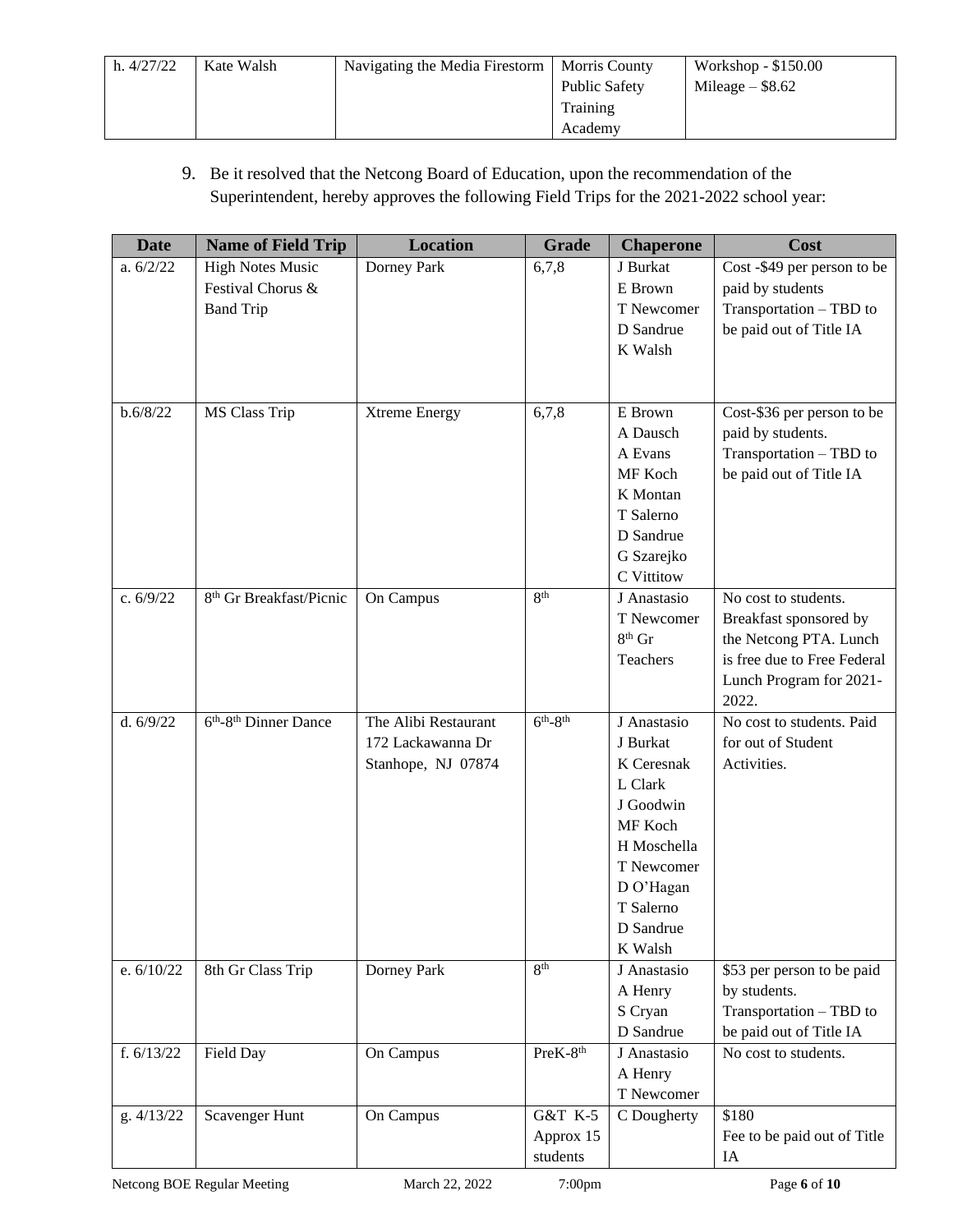| h.3/25/22 | Pinkalicious         | The Growing Stage | <b>KDG</b>             | S DeKleine  | \$12 per person to be paid  |
|-----------|----------------------|-------------------|------------------------|-------------|-----------------------------|
|           |                      | Theatre           |                        | L Clark     | by students.                |
|           |                      |                   |                        | A Dausch    |                             |
|           |                      |                   |                        | V. Hidalgo  |                             |
|           |                      |                   |                        | M Patten    |                             |
|           |                      |                   |                        | A Henry     |                             |
|           | Workshop on the Arts | Virtual           | $3^{\text{rd}} - 5$ th | J Burkat    | \$100                       |
| 4/4/2022  | Virtual Challenge    |                   |                        | C Dougherty | Fee to be paid out of Title |
|           |                      |                   |                        |             | IA                          |

- 10. Be it resolved that the Netcong Board of Education, upon the recommendation of the Superintendent, hereby approves Darrell Sandrue as a Home Instructor from March 23, 2022 – June 30, 2022 at a rate of \$35/hour not to exceed 10 hours per week per student.
- 11. Be it resolved that the Netcong Board of Education hereby approves Marky Walsh to serve as the district's therapy dog from March 28, 2022 – June 30, 2022.
- 12. Be it resolved that the Netcong Board of Education, upon the recommendation of the Superintendent, hereby approves the creation of three Summer Learning and Enrichment Activities Program Coordinator positions.
- 13. Be it resolved that the Netcong Board of Education, upon the recommendation of the Superintendent, hereby approves the job description for Summer Learning and Enrichment Activities Program Coordinators.
- 14. Be it resolved that the Netcong Board of Education, upon the recommendation of the Superintendent, hereby approves the following as coordinators for the Summer Learning and Enrichment Activities Program running June 27, 2022 - July 22, 2022:

| <b>Name</b>  | <b>Academy Name</b>               | <b>Duration</b>      | <b>Stipend</b> |
|--------------|-----------------------------------|----------------------|----------------|
| J. Burkat    | Music Academy                     | 5hrs per day/19 days | \$3,325.00     |
| S. Cryan     | <b>Physical Education Academy</b> | 5hrs per day/19 days | \$3,325.00     |
| C. Dougherty | <b>Art Academy</b>                | 5hrs per day/19 days | \$3,325.00     |

- 15. Be it resolved that the Netcong Board of Education, upon the recommendation of the Superintendent, hereby approves the creation of the Beyond the School Day Program.
- 16. Be it resolved that the Netcong Board of Education, upon the recommendation of the Superintendent, hereby approves the job descriptions for the Beyond the School Day Coordinator.
- 17. Be it resolved that the Netcong Board of Education, upon the recommendation of the Superintendent, hereby approves the Early Act Coke Rewards Fundraiser. Funds raised will be used to purchase items for the Netcong Food Pantry.
- 18. Be it resolved that the Netcong Board of Education, upon the recommendation of the Superintendent, hereby approves the Early Act Food Drive to be held April 4 – April 8, 2022. Food will be donated to the Netcong Food Pantry.
- 19. Be it resolved that the Netcong Board of Education, upon the recommendation of the Superintendent, hereby approves participation of the staff, students in the Say Hi Foundation Fundraiser to be held March 25, 2022 – May 1, 2022.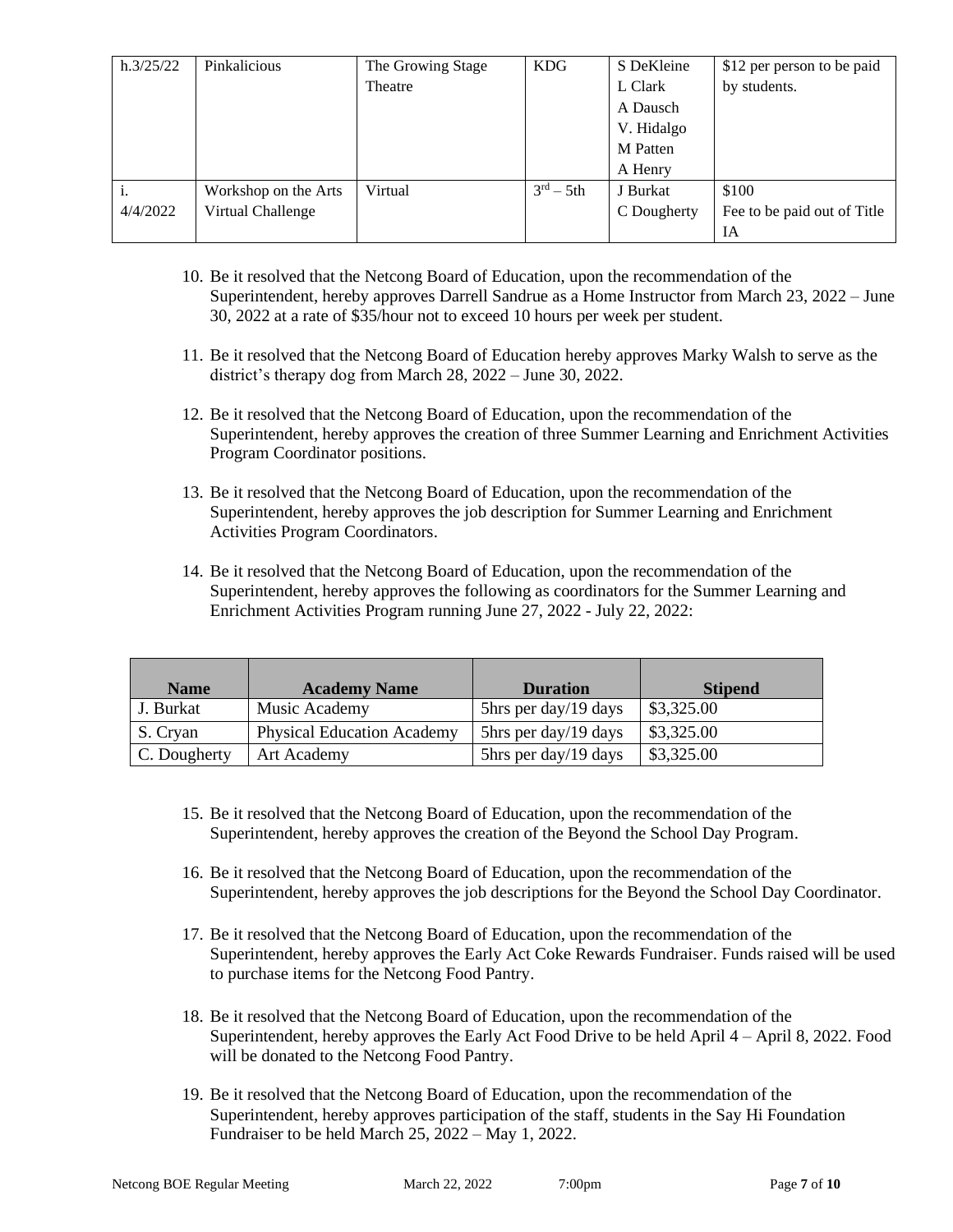- 20. Be it resolved that the Netcong Board of Education, upon the recommendation of the Superintendent, hereby accepts a pocket watch donation from Mr. James Cavanaugh.
- 21. Be it resolved that the Netcong Board of Education, upon the recommendation of the Superintendent, hereby accepts the donation of a drum and case for the Music Dept. from Shari Wichart.
- 22. Be it resolved that the Netcong Board of Education hereby affirms the Superintendent's finding of school year 2021-2022 HIB #21-22-06.
- 23. Be it resolved that the Netcong Board of Education hereby affirms the findings of school year 2021-2022 HIB #21-22-07.
- 24. Be it resolved that the Netcong Board of Education, upon the recommendation of the Superintendent hereby approves the following:

WHEREAS, the Netcong Board of Education ("Board") advertised for the Evening and Summer Custodial Services for the July 1, 2021 through June 30, 2022 period, which also includes a one-year option to renew by the Board for the July 1, 2022 through June 30, 2023 period; now

THEREFORE, BE IT RESOLVED that the Board hereby renews the contract with Pritchard Industries for the 2022-2023 school year, in the amount of \$73,844.02.

25. Be it resolved that the Netcong Board of Education, upon the recommendation of the Superintendent, hereby approves the removal/discard of the following items:

1 – Printer/Fax/Copier/Scanner - Tag #00783

- 26. Be it resolved that the Netcong Board of Education, upon the recommendation of the Superintendent, hereby approves the appropriation of the FY21 Extraordinary Aid in the amount of \$37,225 and FY21 Non-Public Transportation Cost in the amount of \$2,772 to the FY22 General Fund Budget Special Ed Tuition to LEA's in State Account 11-000-100-562 and Contributions of Funds to Charter Schools Account 11-000-100-56X
- 27. Be it resolved that the Netcong Board of Education, upon the recommendation of the Superintendent, hereby approves submission of the 2022-2023 Preschool Expansion Aid District Enrollment and Budget Planning Workbook as follows: Estimated Preschool Education Aid - \$340,104; Minimum Amount for Students w/Disabilities in General Ed Classrooms - \$85,026; Prior Year PEA Carryover - \$226,206 for a total amount of \$651,336.
- 28. Be it resolved that the Netcong Board of Education, upon the recommendation of the Superintendent, hereby approves the following resolution:

This Memorandum of Understanding (Agreement), made and entered into between the New Jersey Office of Emergency Management, hereinafter referred to as the "NJOEM," and the Netcong Board of Education officially domiciled at 26 College Road, Netcong, NJ 07857

hereinafter referred to as the Subgrantee relating to application for grants under the Federal Emergency Management Agency (FEMA) Public Assistance and/or Hazard Mitigation programs for presidentially declared major disasters.

WHEREAS, The NJOEM, on behalf of the State of New Jersey, is the Grantee receiving funding under the FEMA Public Assistance and/or Hazard Mitigation programs as authorized under the Stafford Act and has the fiduciary responsibility to ensure those funds are spent on eligible Subgrantee facilities and activities, and are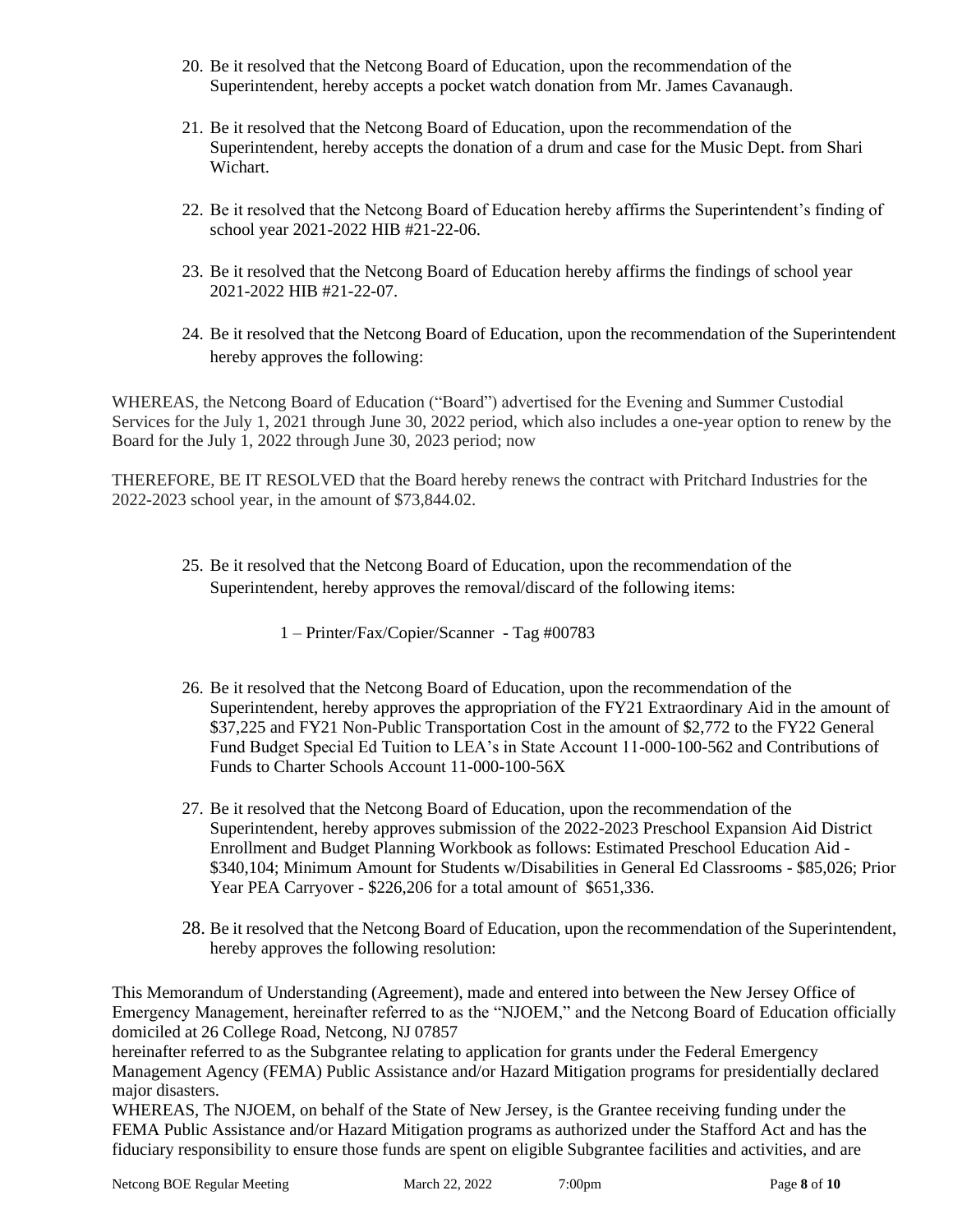properly reimbursed to the Subgrantee; and

WHEREAS, under current information provided, FEMA has determined that the Subgrantee is eligible to apply for and/or receive FEMA funding under the Public Assistance and/or Hazard Mitigation programs, subject to approval of a Project Worksheet for Public Assistance or application for a Hazard Mitigation grant; and WHEREAS, this agreement is part of the application for Disaster Assistance and will become effective and binding upon approval of a Project Worksheet or Hazard Mitigation Grant and signature on behalf of NJOEM; NOW, THEREFORE, in consideration thereof, the parties hereby agrees with the terms and conditions of the Memorandum of Understanding.

#### **10. Liaison Reports**

- a. Netcong Educational Foundation J. Parks
- b. Netcong PTA J. Parks
- c. Town Council K. Lapsley, J. Parks
- d. Recreation Commission J. Parks
- e. Planning Board C. Kranz

#### **11. Old Business/Miscellaneous**

#### **12. Meeting Open to the Public**

| <b>Open: Moved By:</b> | <b>Seconded By:</b> |        |
|------------------------|---------------------|--------|
|                        |                     | l'ime: |

*Public is invited to address the Board with any questions, comments or concerns. The Board requests that the individual address the Board, giving name and address, and asks that all remarks be directed to the Chair. The public portion shall be limited to thirty minutes with a five-minute time limit on each participant. The Board wishes to remind all attendees at its meeting that while it subscribed without reservation to the principle of keeping the public completely informed, by policy it cannot allow public discussion of personnel matters. If a matter concerning the staff of the Netcong Public School is of interest or concern, the matter would be referred to the Superintendent or the Board of Education, either by telephone or letter.*

| Closed: Moved By:     | Seconded By:                                                                                                  | Time: |
|-----------------------|---------------------------------------------------------------------------------------------------------------|-------|
| 13. Executive Session |                                                                                                               |       |
| Open: Moved By:       | Seconded By:                                                                                                  |       |
|                       | $RESOLVED$ pursuant to N LS A $10.4.13$ and $10.4.12$ that the Netcong Board of Education hold a closed Execu |       |

*RESOLVED, pursuant to N.J.S.A. 10:4:13 and 10:4-12 that the Netcong Board of Education hold a closed Executive Session regarding one or more of the following: legal matters, negotiations, personnel issues, individual student matters, HIB 2223- 04 and matters which are attorney-client privileged. It is expected that the discussion undertaken in this closed session can be made public at the time official action is may or may not be taken.*

| <b>Closed: Moved By:</b>    | <b>Seconded By:</b> | Time:              |              |
|-----------------------------|---------------------|--------------------|--------------|
| Netcong BOE Regular Meeting | March 22, 2022      | 7:00 <sub>pm</sub> | Page 9 of 10 |